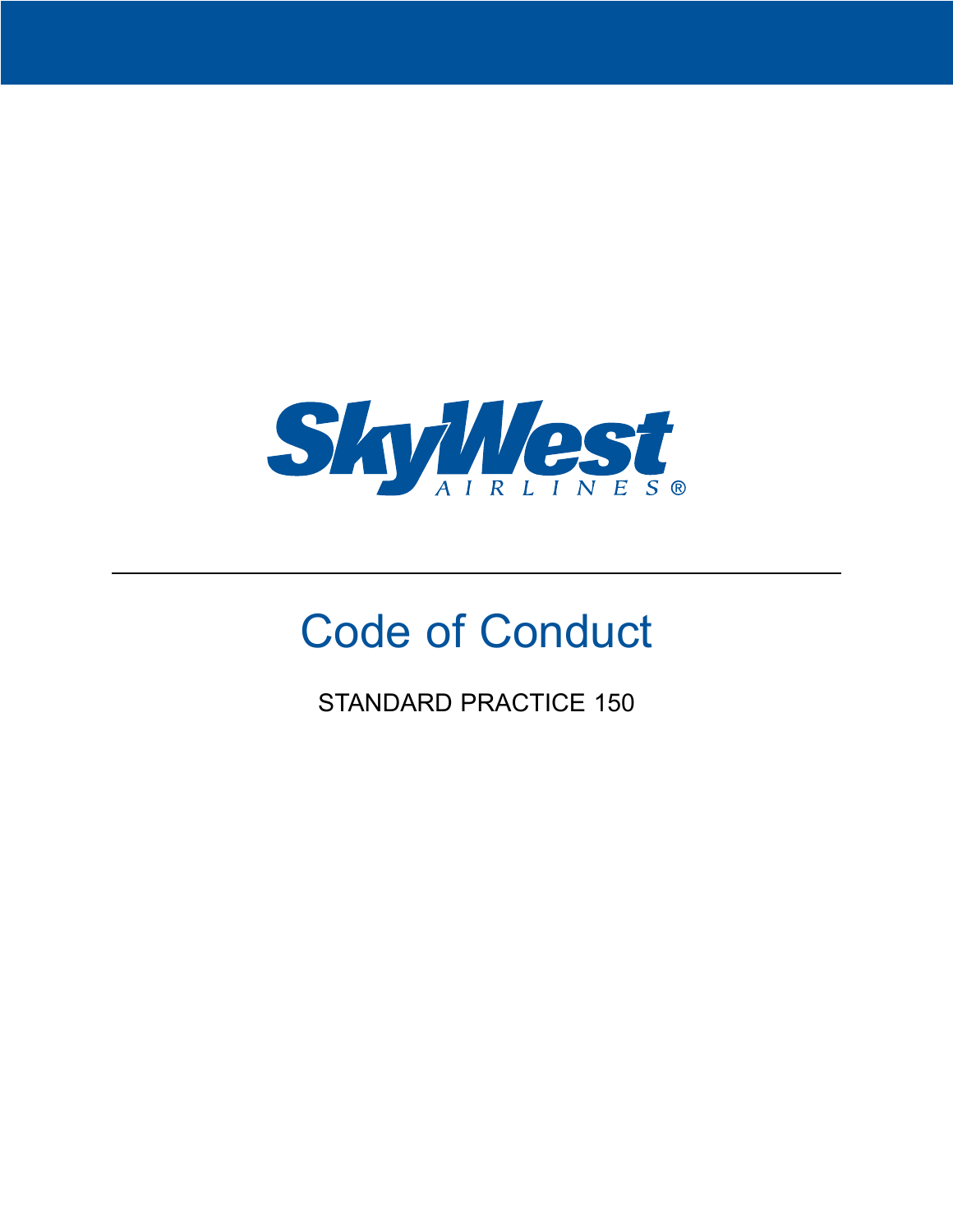# <span id="page-1-0"></span>STANDARD PRACTICE

# **150**

| 15. DISCLOSURES. |  |
|------------------|--|
|                  |  |
|                  |  |
|                  |  |
|                  |  |
|                  |  |

# **1. PURPOSE**

- A. The Code of Business Conduct (Code) applies to all employees, including officers, and any third party representatives (e.g., contractors, consultants, agents) of SkyWest Airlines, Inc. (SkyWest or the Company). The Code describes ethical and legal responsibilities all SkyWest employees are expected to uphold, provides basic guidelines for conducting business on behalf of SkyWest, and has in place <sup>a</sup> framework of policies and procedures designed to ensure fairness in the recruitment, development, and retention of all employees. All employees are required to abide by the Code, and members of the Board and management are required to review the code and complete an acknowledgement for confirming their undertaking in this regard. The Board, with the assistance of the Audit Committee, is responsible for monitoring compliance with the Code. SkyWest encourages employees to report any concerns or suspected non-compliance with laws and regulations, the Code of Conduct or the corporation's policies through specified internal channels as noted in the Code.
- B. SkyWest seeks to establish relationships with entities that share the same principles and values as SkyWest and conducting business in <sup>a</sup> manner that respects the human rights and dignity of all people. SkyWest has developed <sup>a</sup> Vendor Code of Conduct. SkyWest does not tolerate any conduct that contributes to, encourages, or facilitates human trafficking, child labor, forced or compulsory labor, or any other human rights abuses. SkyWest expects its stakeholders and other parties whose own impacts may be directly linked to SkyWest operations, products, or services to respect and not infringe upon human rights.
- C. The Company has adopted this policy in order to discourage illegal or unethical activity and business conduct that may disrupt the business operations of the Company, to promote <sup>a</sup> climate of accountability and <sup>a</sup> fair process by which to determine violations of this Code, to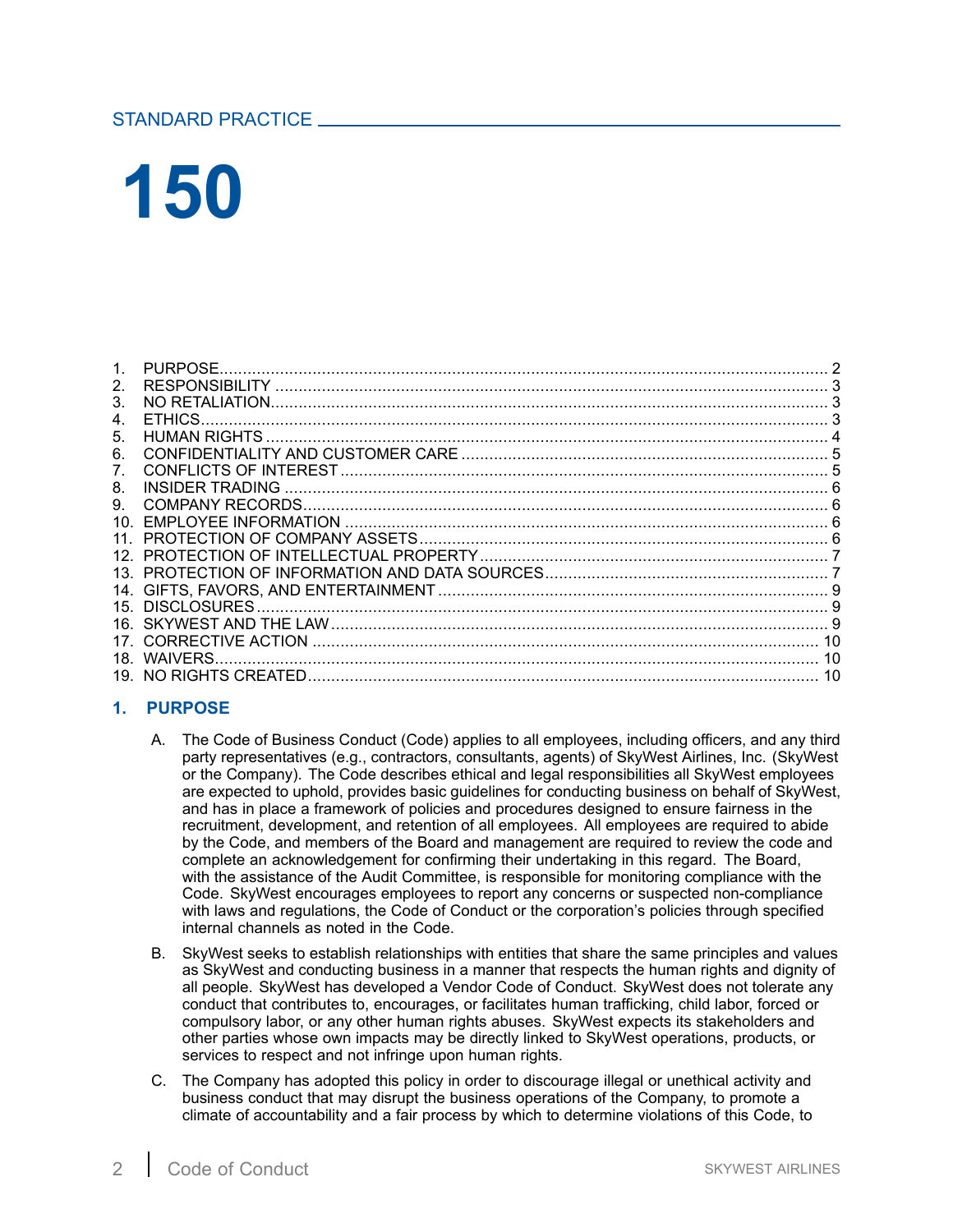ensure the ethical handling of actual or apparent conflicts of interest, to facilitate compliance with all applicable laws and regulations, to encourage accurate and timely disclosures, and to ensure no retaliation for those reporting <sup>a</sup> suspected violation.

#### <span id="page-2-0"></span>**2. RESPONSIBILITY**

- A. Managers (defined as employees who supervise others) are expected to exemplify the highest standards of ethical business conduct. Managers are responsible for creating <sup>a</sup> work environment that promotes honest and ethical behavior and are required to be familiar with applicable policies and legal requirements to ensure employees receive appropriate training and guidance.
- B. Each employee is expected to make ethical decisions.
	- 1) Each employee should seek advice before problems occur and report incidents that raise compliance issues.
	- 2) All illegal or unethical conduct is prohibited regardless of the intent to benefit the Company or oneself.
	- 3) Employees should report known or suspected violations of the Code, law, or Company policies in the following manner:

| Situation:                                                                         | Report to:                                              |
|------------------------------------------------------------------------------------|---------------------------------------------------------|
| Workplace issues                                                                   | Supervisor or Manager                                   |
| Human Resources (HR) concerns or policy<br>guidance and interpretation             | Employee Relations (ER) manager or HR<br>representative |
| Legal questions on behalf of the Company<br>and misappropriation of Company assets | Director Government and Legal Affairs                   |
| Unsafe conditions, workplace hazards, and<br>security concerns                     | <b>Director Safety Policy and Security</b>              |

**NOTE:** Typically, employees will report violations to their direct supervisor first. When the situation involves the direct supervisor, report the violation to either an appropriate manager, an ER manager, an HR representative, the Director Human Resources, or the Director Government and Legal Affairs.

#### **3. NO RETALIATION**

A. SkyWest's policy forbids retaliation against any employee who, in good faith, reports <sup>a</sup> suspected violation of law or policy, including harassment or discrimination. Any person involved in retaliation is subject to corrective action, up to and including termination of employment.

#### **4. ETHICS**

- A. Employees may make anonymous and confidential reports to the Director Government and Legal Affairs. Actions subject to reporting include irregular or fraudulent accounting, illegal activities (e.g., theft of Company property), or any activity which jeopardizes the SkyWest workplace as <sup>a</sup> productive work environment. (Refer to Company Policy Manual SP 53 Productive Work Environment).
- B. Employees may submit <sup>a</sup> complaint by one of the following methods:
	- 1) Registering <sup>a</sup> complaint to their immediate supervisor or any other supervisor or manager of their choice.
	- 2) Phoning the toll-free Ethics and Grievance Hotline at 888.273.9994.
	- 3) Reporting online at [www.reportlineweb.com/SkyWestAirlines](http://www.skywestonline.com/SKYW/OnlineDocs/?docid=ReportLineWeb).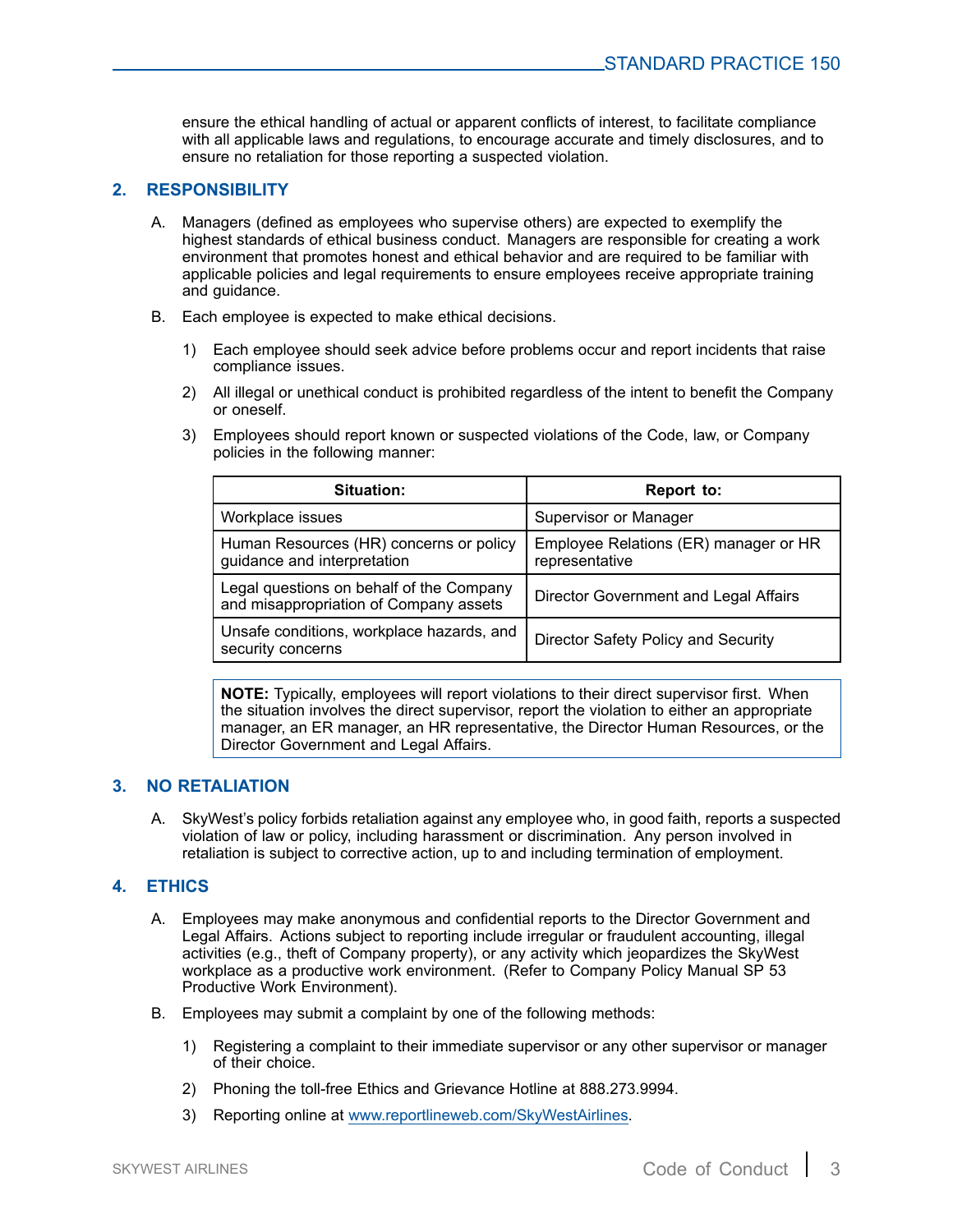- <span id="page-3-0"></span>4) Writing to: Director Government and Legal Affairs SkyWest Airlines 444 South River Road St. George, UT 84790 (or emailing [temerson@skywest.com](mailto:temerson@skywest.com)
- C. The employee submitting <sup>a</sup> complaint may remain anonymous. When the employee chooses to reveal their identity, the Company will not disclose that information, unless granted permission from the employee or when required to do so by law.

**NOTE:** All reports of irregularity should provide complete details to assist in the investigation.

- D. Employees who are involved in any internal investigations are required to participate in good faith by providing transparent and honest information and by not taking any steps to interfere with the investigation.
- E. The Director Government and Legal Affairs, or authorized designee:
	- 1) Immediately reports any substantive complaint to the Chair of the Audit Committee.
	- 2) Makes <sup>a</sup> general report of all complaints received to the Board of Directors on <sup>a</sup> regular basis.
	- 3) Takes all necessary steps to investigate complaints and propose <sup>a</sup> solution to the Board of Directors when an error or deficiency is identified.
	- 4) Evaluates and ensures the application of the Sarbanes-Oxley Act (SOX), as appropriate.
- F. All complaints pertaining to the protection and preservation of the SkyWest productive work environment are forwarded to the Vice President People for immediate investigation. Following this investigation, all substantive complaints are resolved according to Company Policy Manual SP 53 Productive Work Environment. Employees who have engaged in unethical or illegal activities are subject to corrective action, up to and including termination of employment.

#### **5. HUMAN RIGHTS**

- A. We respect each individual's human rights. We will not discriminate on the basis of:
	- Race
	- Color
	- National Ancestry
	- •Sex
	- Sexual Orientation
	- Gender Identity or Expression
	- •Marital Status
	- National Origin
	- •**Religion**
	- Medical Condition
	- •**Disability**
	- Age
	- Pregnancy
	- Military Status and/or other status protected by federal, state, or local law

We will not commit human rights violations and discrimination will not be tolerated. We will be resolute in upholding human rights in everything we do and will not tolerate such discrimination in others. Ignorance and inaction do not constitute excuses for discrimination.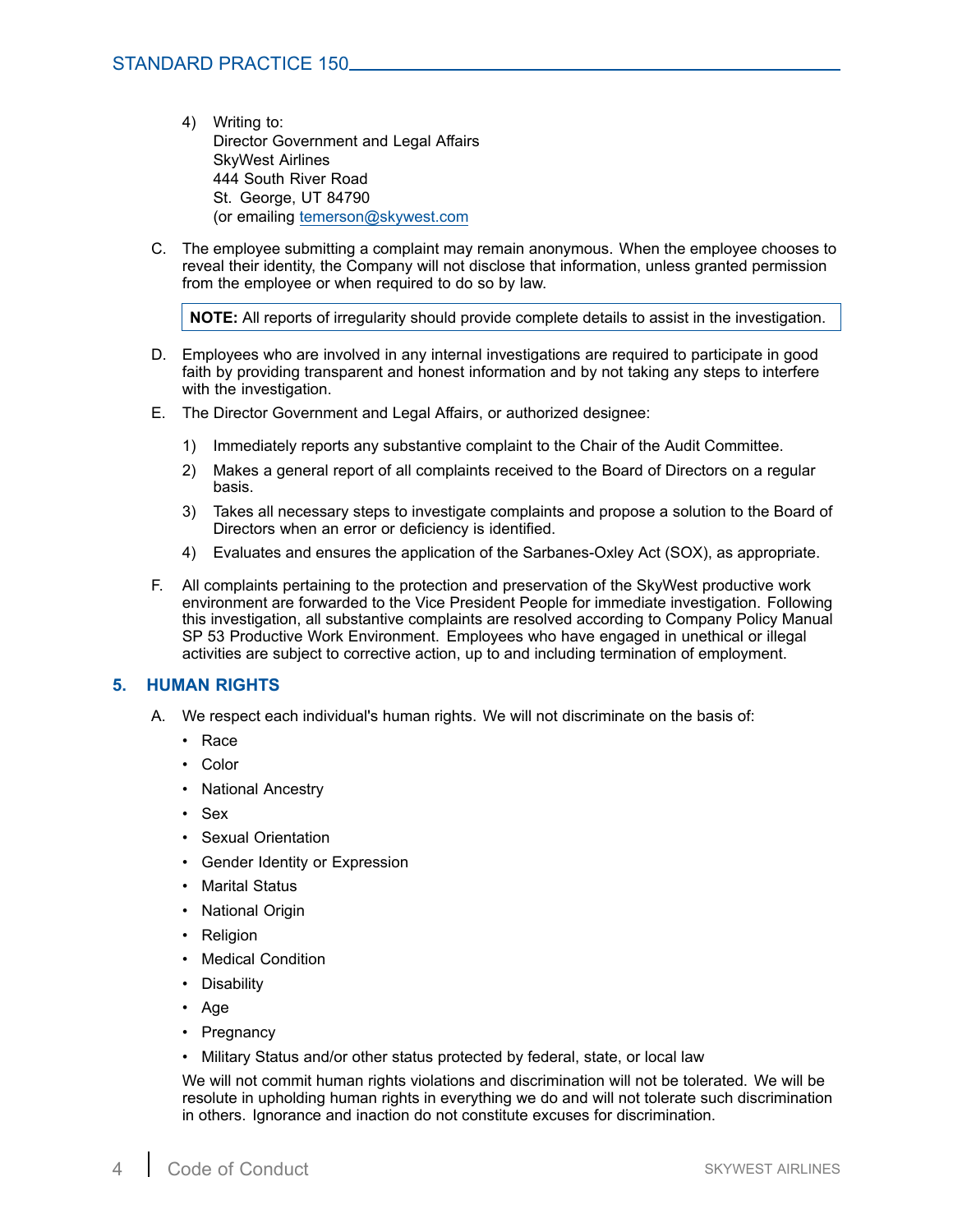- <span id="page-4-0"></span>B. In all aspects of employment such as recruitment, compensation and benefits, training, promotion, transfer and termination, we will treat individuals justly and in <sup>a</sup> non-discriminatory manner, solely according to their abilities to meet the requirements and standards of their role.
- C. SkyWest leaders are responsible for ensuring adherence to these commitments and SkyWest senior management has the responsibility for overseeing their implementation and ensuring that any breaches of our Code of Conduct are investigated. SkyWest leaders will also actively participate in the review, evaluation, and recommendation of effective outcomes relative to this policy. Complaints or violations of this policy can be made by phoning the toll free Ethics and Grievance Hotline at 888.273.9994 or reporting online at <www.reportlineweb.com/SkyWestAirlines>.
- D. All SkyWest employees are required to actively participate in training relative to the Code of Conduct including all computer based and other training.

#### **6. CONFIDENTIALITY AND CUSTOMER CARE**

- A. Personal information is often required from customers, including credit card information, address, flight itinerary, etc. SkyWest's policy is to use this information for Company business purposes only. Disclosures to third parties are made only in accordance with applicable law or Company policy.
- B. Employees must provide customer service that clearly demonstrates the Company's commitment to excellence and safety.
- C. Employees must show <sup>a</sup> commitment to safety and strive to give excellent customer service in all job activities.

#### **7. CONFLICTS OF INTEREST**

- A. SkyWest has <sup>a</sup> **zero tolerance** policy for any activity that creates <sup>a</sup> conflict of interest with an employee's responsibilities at SkyWest. Conflicts arise when an employee uses their position at SkyWest for personal gain, for the gain of <sup>a</sup> member of the employee's immediate family, or when the employee's personal interests conflict with SkyWest's interests. Conflicts of interest can occur indirectly; for example, <sup>a</sup> conflict may arise when an employee is also an executive officer, major shareholder, or has <sup>a</sup> material interest in <sup>a</sup> company or organization doing business with SkyWest.
- B. All employees must avoid any actions or relationships that could conflict with, or appear to conflict with, the interests of SkyWest (e.g., an employee or family member who receives improper personal benefits including gifts, entertainment, service, or payment as <sup>a</sup> result of their SkyWest position).
	- 1) The employee must disclose in advance any relationship that might be perceived as <sup>a</sup> conflict of interest to their immediate supervisor/manager. Failure to disclose personal interests as described in this section will result in corrective action, up to and including termination of employment.
	- 2) Employees must not make, participate in making, or attempt to influence any business decisions relating to competitors, suppliers, or customers in which they have <sup>a</sup> substantial direct or indirect ownership interest. Prior to making <sup>a</sup> decision that could appear to be <sup>a</sup> conflict of interest, the employee must disclose the situation to their supervisor.
	- 3) A conflict of interest also may arise when Company business decisions involve competitors, customers, or suppliers who employ <sup>a</sup> family member of <sup>a</sup> SkyWest employee, or an individual with whom the SkyWest employee has <sup>a</sup> close personal relationship. In such instances, the SkyWest employee must not conduct Company business without first disclosing the situation to <sup>a</sup> supervisor.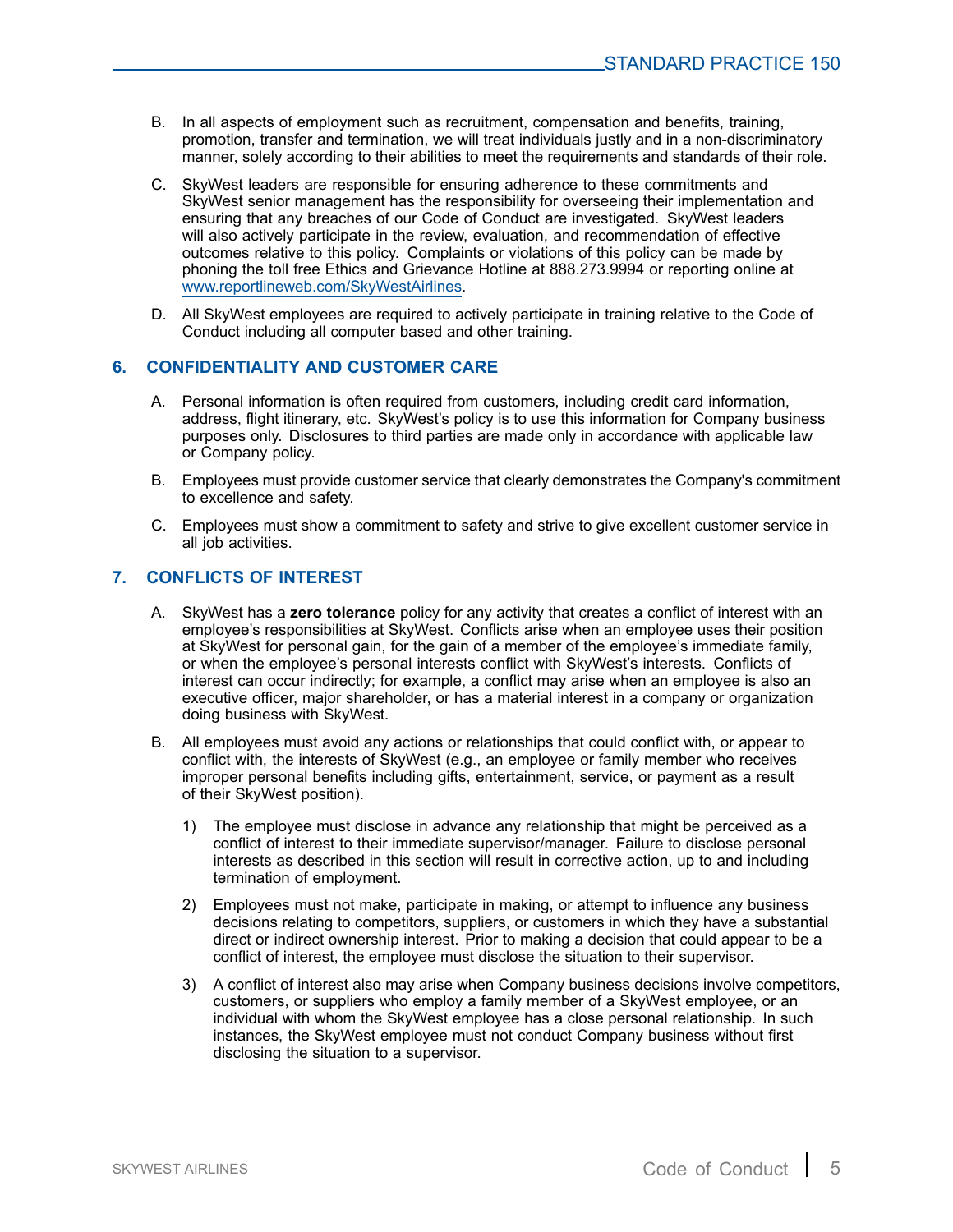#### <span id="page-5-0"></span>**8. INSIDER TRADING**

- A. SkyWest is committed to promoting fair and open markets for publicly traded securities. All SkyWest employees, therefore, are prohibited from purchasing or selling any type of security while in possessions of material, non-public information, whether the issuer of such security is SkyWest or any other company. Material information is information of such importance that it can be expected to affect the judgement of investors as to whether or not to buy, sell, or hold the securities in question.
- B. All SkyWest employees are prohibited from communicating (or "tipping") material, non-public information to anyone outside SkyWest, directly or indirectly, except in accordance with SkyWest policies regarding the protection and authorized external disclosure of SkyWest information or to anyone within SkyWest other than on <sup>a</sup> need-to-know basis. If doubt exists as to whether the information is material or has been released to the public, do not trade or discuss it with others until consulting with Investor Relations. To use non-public information for personal financial benefit or to "tip" others, including family members, who might make an investment decision based on this information is not only unethical but also illegal.
- C. It is not generally SkyWest's practice to comment on market rumors or speculation. Because SkyWest is committed to the fair disclosure of material information without advantage to any particular party, SkyWest considers any material failure to comply with this policy to be contrary to the best interests of SkyWest and its shareholders. Employees who violate this policy may be subject to corrective action, including termination of employment. Additional information with respect to the Company's practices regarding corporate disclosure can be found in Company Policy Manual SP 158 Corporate Disclosure Policy.
- D. SkyWest has adopted an Insider Trading Compliance Policy, which applies to all directors, officers, and employees of the Company. All employees must review and act in accordance with the Insider Trading Compliance Policy, which can be found in Company Policy Manual SP 158 Corporate Disclosure Policy. Additional standards may be set forth in the Insider Trading Compliance Policy or other policies of the Company that may apply to officers, directors, and certain employees. Employees should review such policies and/or check with their manager or the Director Government and Legal Affairs to determine whether they are subject to any such additional standards.

#### **9. COMPANY RECORDS**

- A. SkyWest's policy requires all accounting reports, financial statements and other business records, document transactions, and events to conform to legal requirements and generally accepted accounting principles as well as to SkyWest's system of internal controls.
- B. Dishonest and unethical reporting within the Company or to organizations or people outside the Company is strictly prohibited. Undisclosed or unrecorded funds or assets are not allowed, unless permitted by applicable law or regulation. All records should be retained and destroyed according to SkyWest's Document Retention Program.

**NOTE:** Employees are expected to use the Ethics and Grievance Hotline (888.273.9994) to report suspected accounting irregularities and false entries.

#### **10. EMPLOYEE INFORMATION**

A. Records containing any personal information must be kept confidential. Access to such records is limited to managers and others with <sup>a</sup> specific need to use the information in the performance of their duties.

# **11. PROTECTION OF COMPANY ASSETS**

A. All SkyWest employees have <sup>a</sup> special responsibility to protect and ensure the efficient use and care of the Company's physical, financial, and other Company assets. Employees are prohibited from using Company assets for lobbying, campaign contributions, or any other political activity. The Company may pay annual membership due to trade associations that support the Company's interests within the airline industry, such as the Regional Airline Association. Employees must not use these assets for any purpose not related to Company business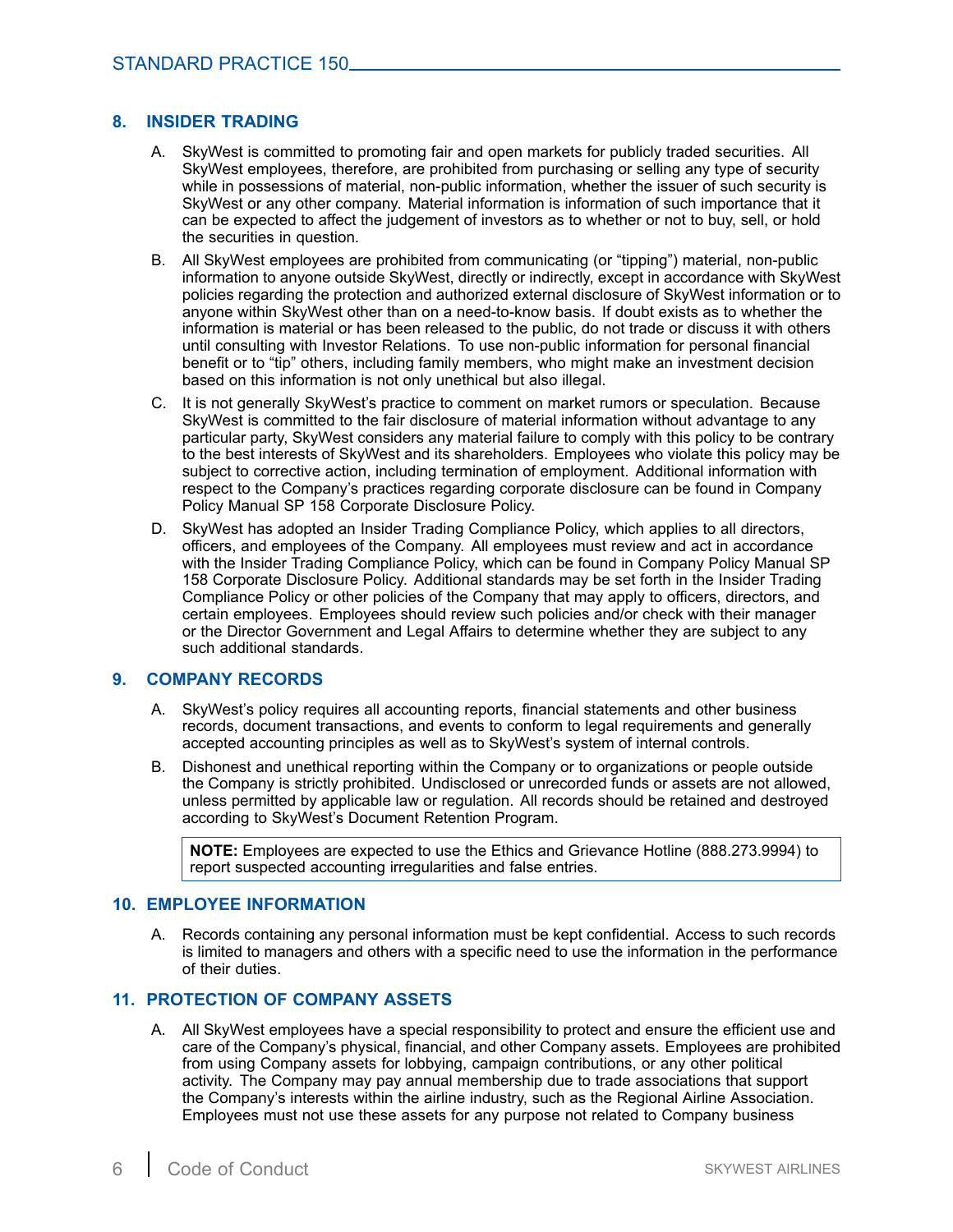<span id="page-6-0"></span>without proper authorization. Employees must contact their direct supervisor or manager with any questions regarding this policy.

- B. Lodging provided by the Company is for the purpose of company business. Employees are not permitted to give/list/sell/trade or otherwise barter hotel rooms or services for any reason. Failure to adhere to this policy is considered theft and is subject to disciplinary action, up to and including termination.
- C. To ensure the security of both assets and personnel, SkyWest uses video surveillance cameras in various locations. Video recordings may be used by the Company for any purpose, including reviewing injuries, theft, altercations, and other incidents involving passengers or employees. Recorded video media is the property of the Company and may be released to law enforcement at the Company's discretion or by court order.

#### **12. PROTECTION OF INTELLECTUAL PROPERTY**

A. The materials, products, designs, plans, ideas, and data of SkyWest are the property of the employer and should never be given to an outside firm or individual except through normal channels and with appropriate authorization. Any improper transfer of material or disclosure of information is prohibited. Any employee who participates in such <sup>a</sup> practice is subject to corrective action, up to and including termination of employment.

**NOTE:** SkyWest's name, logo, trademarks, and service marks can only be used for authorized Company business and never in conjunction with personal or other activities, unless appropriate approval is received prior to use.

B. SkyWest's policy is to identify, establish, protect, and defend its rights in all intellectual property assets, including patents, trademarks, copyrights, and other proprietary information. Employees must safeguard these assets and identify and disclose any new works of authorship, technology advances, and/or unique solutions to business problems to enable SkyWest to establish and protect its rights to such proprietary assets. The intellectual property assets of SkyWest are used for authorized Company business only. In order to respect the valid and legitimate intellectual property rights of others, employees must consult with their supervisor concerning necessary licenses and approvals to use such intellectual property.

#### **13. PROTECTION OF INFORMATION AND DATA SOURCES**

- A. Company, employee, and customer information must be protected from unauthorized modification, destruction, and disclosure. Sensitive electronic data must be maintained in secured systems and adequately protected when reproduced on paper. Sensitive documents and reports must be shredded when no longer needed.
- B. Employees must not disclose or reveal any confidential information entrusted to them by the Company, except when disclosure is authorized by the Director Government and Legal Affairs or required by laws or regulation. Confidential information includes all non-public information that might be of use to competitors or harmful to SkyWest or our customers, if disclosed. Examples of confidential information include, but are not limited to the following:
	- Detailed financial figures
	- New product or marketing plans
	- Technical information
	- Litigation information
	- Potential acquisitions
	- Divestitures
	- Contracts and alliance agreements
	- Personal information about SkyWest employees and/or customers
- C. No confidential Company or employee information should be stored on portable digital storage devices (e.g., portable disk drives, flash drives, CD/DVD-ROM, laptop computers) unless properly encrypted. Anyone transporting confidential information in connection with their job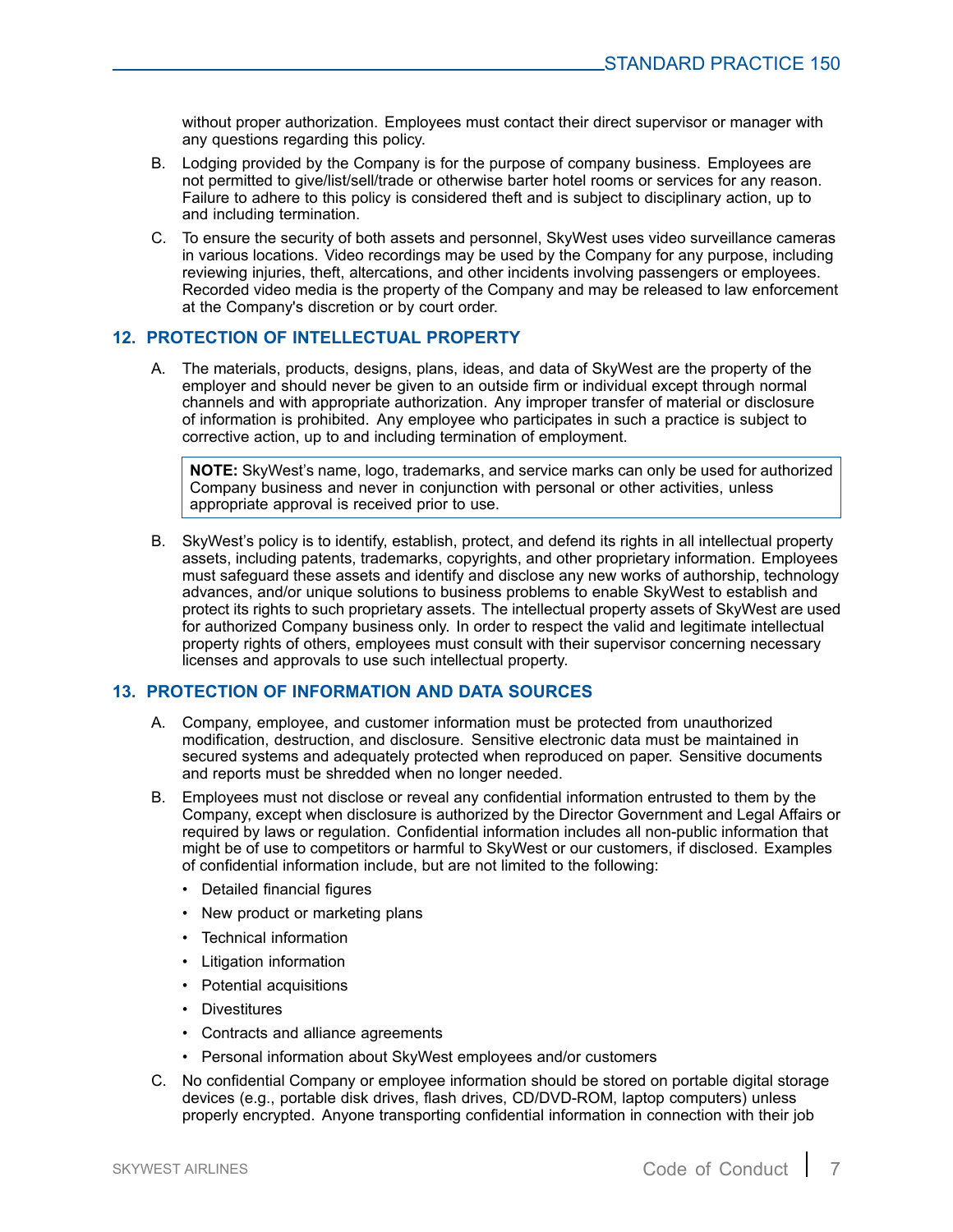responsibilities must coordinate with the IT Department to ensure the data is adequately protected.

- D. SkyWest computer systems are protected by logon ID and password access restrictions.
	- 1) System users must maintain confidentiality of passwords and change passwords periodically as prompted by system requirements or SkyWest procedures. Password changes should also occur anytime there is concern <sup>a</sup> password has been compromised, or inappropriate access to sensitive data is suspected.
	- 2) System users must log off from systems when they are not used or monitored.
- E. Software may only be installed or upgraded on SkyWest's computer systems by or under the specific direction of SkyWest IT personnel. Under no circumstances should anyone load personal software (any software not purchased/licensed by SkyWest) on SkyWest's computer systems.

**NOTE:** The SkyWest IT Department is responsible for maintaining adequate licensing and ensuring adherence to licensing agreements.

- F. Internet/Intranet access is provided according to management approval. Access is filtered for SkyWest business purposes and is subject to the following policies:
	- 1) Accessing, displaying, or storing any sexually explicit image or document on <sup>a</sup> Company system is <sup>a</sup> violation of our Company policy on sexual harassment (refer to Company Policy Manual SP 53 Productive Work Environment).
	- 2) SkyWest Internet facilities and computing resources must not be used to violate the laws or regulations of any city, state, or nation. This includes adherence to all intellectual property, obscenity, security, and privacy laws.
	- 3) Files or programs may not be downloaded from the Internet unless specifically authorized by IT personnel.
	- 4) Streamlining/downloading items that consume <sup>a</sup> volume of bandwidth and impact the normal operation of SkyWest Online, SkyTrac, etc. (e.g., Pandora, live tv) is prohibited.
- G. Company electronic messaging systems including My Messages, Microsoft Outlook/Exchange, and Microsoft Communicator (instant messaging) are subject to the following policies:
	- 1) Messages and applicable file attachments created, sent, or received via Company email or My Messages are the property of SkyWest. These messages are maintained in Company archive systems for two years and are subject to Company review.
	- 2) Email messages concerning regulatory issues or commercial contracts which require retention longer than two years must be moved to <sup>a</sup> **Long-term Retention** folder under the Microsoft Outlook mailbox before the two year retention limit is reached. Long-term retention capability must be requested through the IT Department.
	- 3) No email archives should be maintained on portable storage devices.
	- 4) Email messages and signature lines must adhere to the Company branding standards provided in Company Policy Manual SP 160 Company Identity and Logo Usage.
	- 5) Internet-based email systems (Gmail, Hotmail, Yahoo, etc.) should not be used to conduct Company business or to communicate proprietary Company information.
	- 6) Messages sent via Company-provided instant messaging systems are not recorded or archived.
- H. Unauthorized use of recording devices by employees while on duty, or when in public wearing <sup>a</sup> SkyWest ID and/or uniform, is prohibited. Company images and information, including aircraft photos and all other operational specifics, cannot be recorded for the purpose of public posting, commercial use, or use in any type of social media (e.g., Twitter, Facebook, email, blogging). The use of any Company images or information for such purposes is strictly prohibited.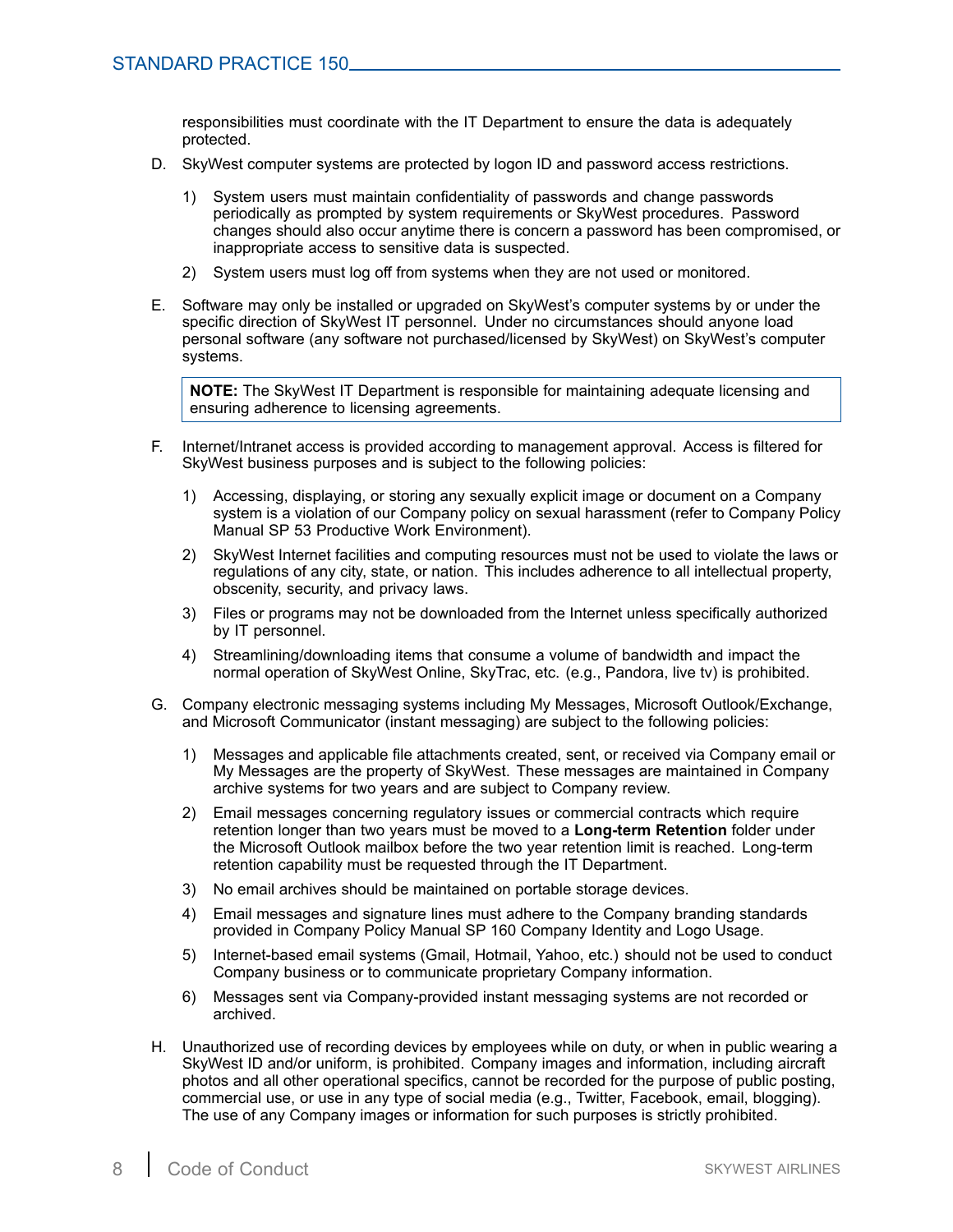# <span id="page-8-0"></span>**14. GIFTS, FAVORS, AND ENTERTAINMENT**

- A. SkyWest considers <sup>a</sup> gift to include any items, products, or services of value given to an employee by an existing or potential competitor, supplier, customer, or other party with whom SkyWest does business. For example, tickets to sporting or other events where the provider has no intention of accompanying the SkyWest recipient are considered gifts. This definition also includes cash in any amount, any items or services purchased at <sup>a</sup> lower-than-normal price, and any favors, benefits, or other things of value.
- B. Gifts may be offered only if they are modest in value and normal and customary given the business circumstance. Gifts may be solicited for Company-approved business activities or charities only and not for personal use.
- C. No gift may be offered or accepted if <sup>a</sup> feeling of obligation, <sup>a</sup> compromise in judgment, or an improper influence on the recipient is created. SkyWest employees may accept nominal gifts but may not accept gifts of cash or cash equivalents (e.g., gift certificates, gift cards). Questions regarding whether or not <sup>a</sup> gift is inappropriate should be discussed with <sup>a</sup> supervisor or manager.

**NOTE:** Departments may choose to establish more restrictive gift and entertainment guidelines than those described above.

- D. Employees who receive gifts that may violate this policy should promptly notify their supervisor, and the gift should be returned with <sup>a</sup> letter explaining Company policy. When <sup>a</sup> gift is impractical to return, management may use the gift as <sup>a</sup> donation to <sup>a</sup> recognized charity or as <sup>a</sup> form of employee recognition through the use of <sup>a</sup> raffle. The gift may not be awarded directly to the recipient.
- E. Items or services customarily provided to Company or travel industry employees (e.g., discounted travel, discounted hotel accommodations) are generally acceptable and are not considered gifts. Discounts on personal purchases are also acceptable, provided such discounts are generally offered to Company employees or others having <sup>a</sup> similar business relationship with the supplier or customer.
- F. Meals and entertainment that occur in conjunction with business meetings and conferences are <sup>a</sup> common business practice and do not constitute <sup>a</sup> gift; however, such occasions should further the business interests of SkyWest and should not be in excess of generally accepted business practices. If in doubt, approval should be obtained from <sup>a</sup> director or above.
- G. Invitations to business functions that involve customer or supplier-provided overnight accommodations may be accepted only with the prior written approval of <sup>a</sup> senior officer. While the Company is in the process of sourcing and negotiating supplier contracts, invitations for entertainment (e.g., sporting events, expensive dinners) should not be accepted.

**NOTE:** Employees must not solicit entertainment from suppliers or customers.

#### **15. DISCLOSURES**

A. The information in SkyWest's public communications, including all reports and documents filed with or submitted to the SEC, must be full, fair, accurate, timely, and understandable. To ensure SkyWest meets this standard, all SkyWest employees (to the extent they are involved in SkyWest's disclosure process) are required to maintain familiarity with the disclosure requirements, processes, and procedures applicable to SkyWest commensurate with their duties. Employees are prohibited from knowingly misrepresenting, omitting, or causing others to misrepresent or omit material facts about SkyWest to others, including SkyWest's independent auditors, governmental regulators, and self-regulatory organizations.

#### **16. SKYWEST AND THE LAW**

A. All SkyWest employees are expected to fully comply with all applicable laws, rules, and regulations anywhere Company business is conducted. Employees may not use <sup>a</sup> contractor, consultant, agent, or other third party to do anything they themselves are prohibited from doing. Employees must inform <sup>a</sup> manager, the Ethics and Grievance Hotline (888.273.9994), or the Director Government and Legal Affairs of any violations of laws or regulations.